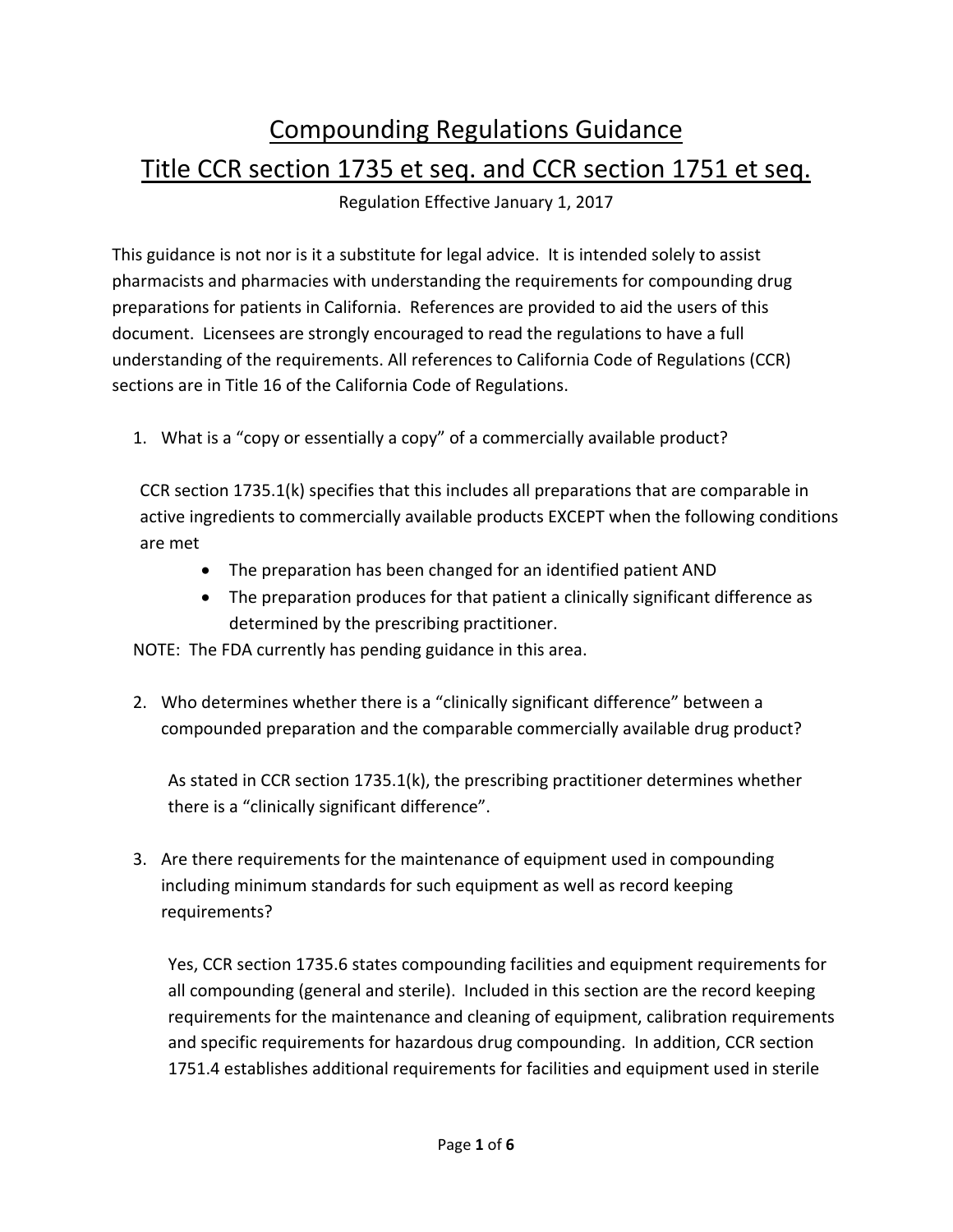compounding. An entity performing sterile compounding must comply with the requirements in both of these sections.

4. Are there requirements for the establishment of beyond use dates (BUDs)? Are the requirements the same for sterile preparations?

There are several provisions regarding assignments of BUDs:

- CCR section 1735.2(i) establishes general requirements for all compounded preparations.
- For sterile drugs preparations, sections 1735.2(i)(2) and 1751.8 address BUD assignment.
- 5. Under what conditions can a BUD be extended?

 As specified in CCR section 1735.2(i)(3), a BUD can be extended if it is supported by the following:

- Method Suitability Test, AND
- Container Closure Integrity Test, AND
- Stability Studies
- 6. Is a master formula required for compounded preparations made for an inpatient of a hospital?

 Yes, as stated in CCR section 1735.2(e) a master formula is required in all settings and for all compounding. Under the provisions of CCR section 1735.2(f), if a preparation is not routinely compounded, the master formula may be recorded on the prescription document.

 Note: As with all pharmacy compounding records, the master formula may be maintained in an electronic form that is readily retrievable. Records recorded or stored electronically, on magnetic media, or in any other computerized form shall be maintained as specified in B&PC section 4070(c). (CCR section 1735.3(d))

7. What are the requirements for a compounding log?

 As provided in CCR 1735.3(a)(2), a compounding log shall be a single document containing all of the following:

- Name and strength of the compounded drug preparation;
- The date the drug preparation was compounded;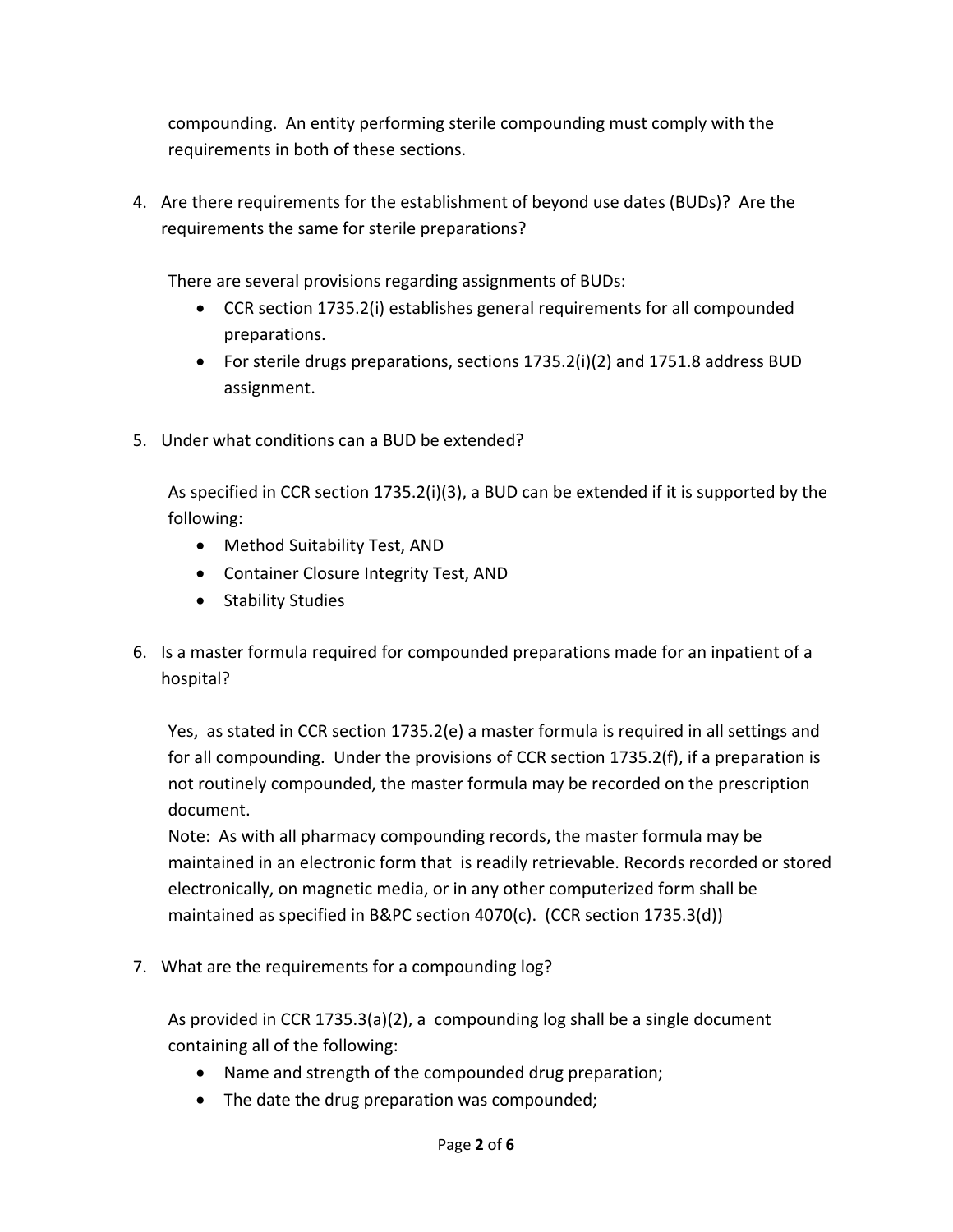- The identity of any pharmacy personnel engaged in compounding the drug preparation;
- The identity of the pharmacist reviewing the final drug preparation.
- The quantity of each ingredient used in compounding the drug preparation.
- The manufacturer, expiration date and lot number of each component.
- A pharmacy-assigned unique reference or lot number for the compounded drug preparation;
- The beyond use date or beyond use date and time of the final compounded drug preparation, expressed in the compounding document in a standard date and time format;
- The final quantity or amount of drug preparation compounded for dispensing;
- Documentation of quality reviews and required post-compounding process and procedures.
- 8. What are expectations with regards to the training of environmental services staff?

 As required by CCR section 1735.7(a), the environmental services, housecleaning, maintenance or any other staff in the compounding area must have the skills and training required to properly and accurately perform their assigned responsibility. As required in this section, there must be documentation of this training in or retrievable from the pharmacy.

9. May a sterile compounding pharmacy use a continuous monitoring or recording device to monitor and document air pressure differentials as required under CCR section 1751.1(a)(8) ?

Yes, so long as daily documentation is maintained and readily retrievable.

10. Can a CAI be used outside an ISO Class 7 environment?

 Yes, according to CCR section 1751.4(f) a CAI may be used outside an ISO Class 7 environment if certain conditions specified in the section are met.

11. Am I allowed to wear any kind of makeup in a clean room?

 No, CCR section 1751.5(a)(6) prohibits cosmetics in ISO Class 5 and ISO Class 7 compounding areas.

Note: Nail polish and artificial nails are prohibited as well.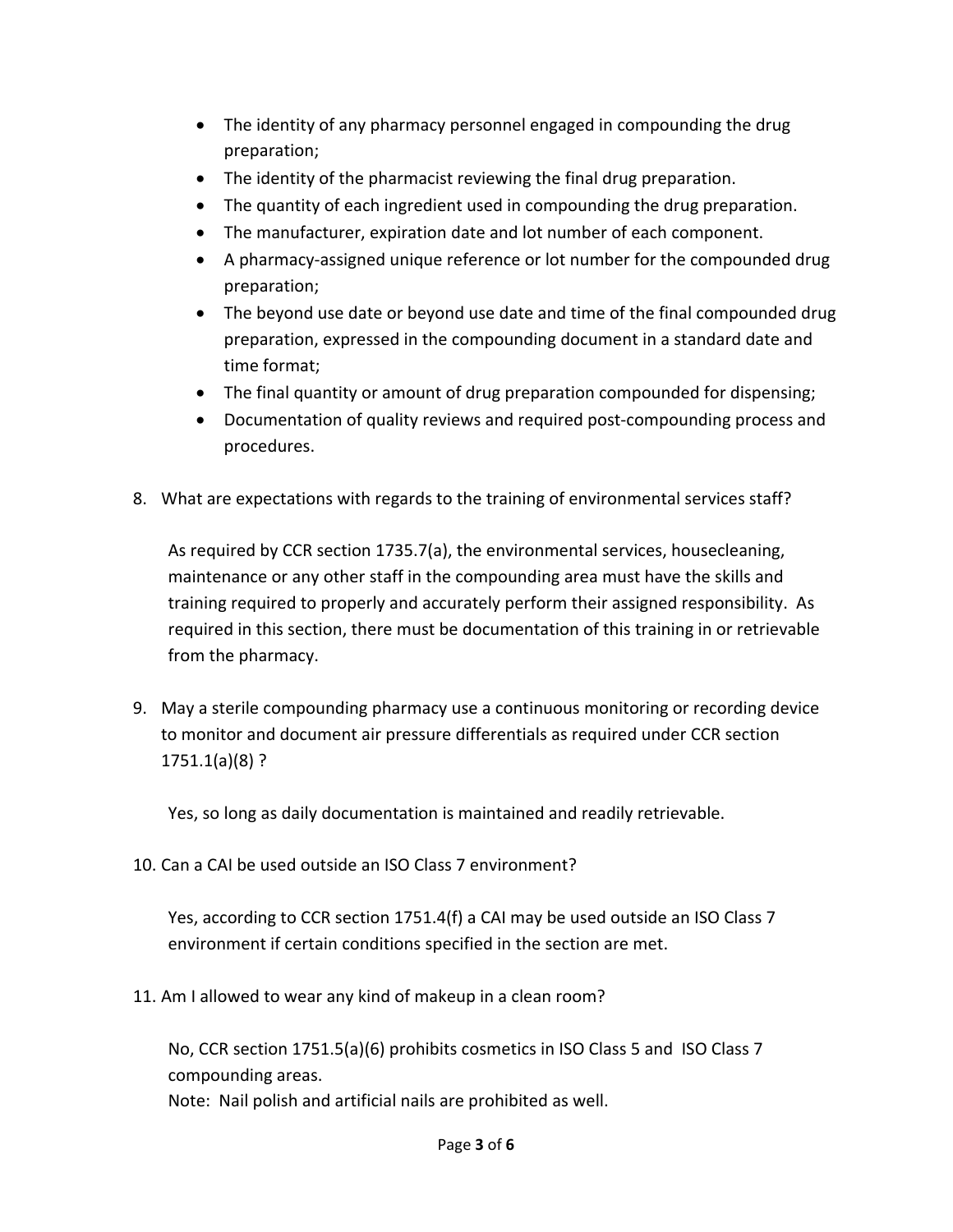12. What are the training requirements for sterile compounding staff?

 CCR section 1751.6 details training requirements for sterile compounding staff, responsibilities for ensuring training and documentation requirements.

 13. Is a nonresident compounding pharmacy held to the same requirements for a drug recall as a compounding pharmacy in California?

 Yes, both resident and nonresident sterile compounding pharmacies must notify the board within 12 hours of initiating a recall involving California. (See B&PC section 4127.9(a)(2) and 4127.2(e)(3).)

 14. Can I use a stability study done by a third party to assign the BUD of my compounded preparation?

 The pharmacist performing or supervising the compounding is responsible for exercising his or her professional judgment with regard to beyond use dating. CCR section 1735.2(i)(4) does not prohibit reliance on third‐party stability studies, if all of the following conditions are met:

- The drugs or compounded drug preparation tested and studied are identical in ingredients.
- The specific and essential compounding steps and quality reviews are identical.
- The packaging of the finished drug or compounded drug preparation is identical.
- 15. How long will a pharmacy have to get in compliance with the new building requirements for hazardous compounding?

 The revised regulation will go into effect January 1, 2017. As provided in CCR section 1735.6(f), a pharmacy may seek a compliance delay for a defined section for requirements that require physical construction or alteration to a facility or physical environment. The process and forms to request such a compliance delay can be found at the following link:

http://www.pharmacy.ca.gov/licensees/facility/compliance\_delay.shtml

 16. If the hospital pharmacy is located in the basement and there are challenges to venting hoods to outside and ceiling air filter/exchanges are there exemptions are available?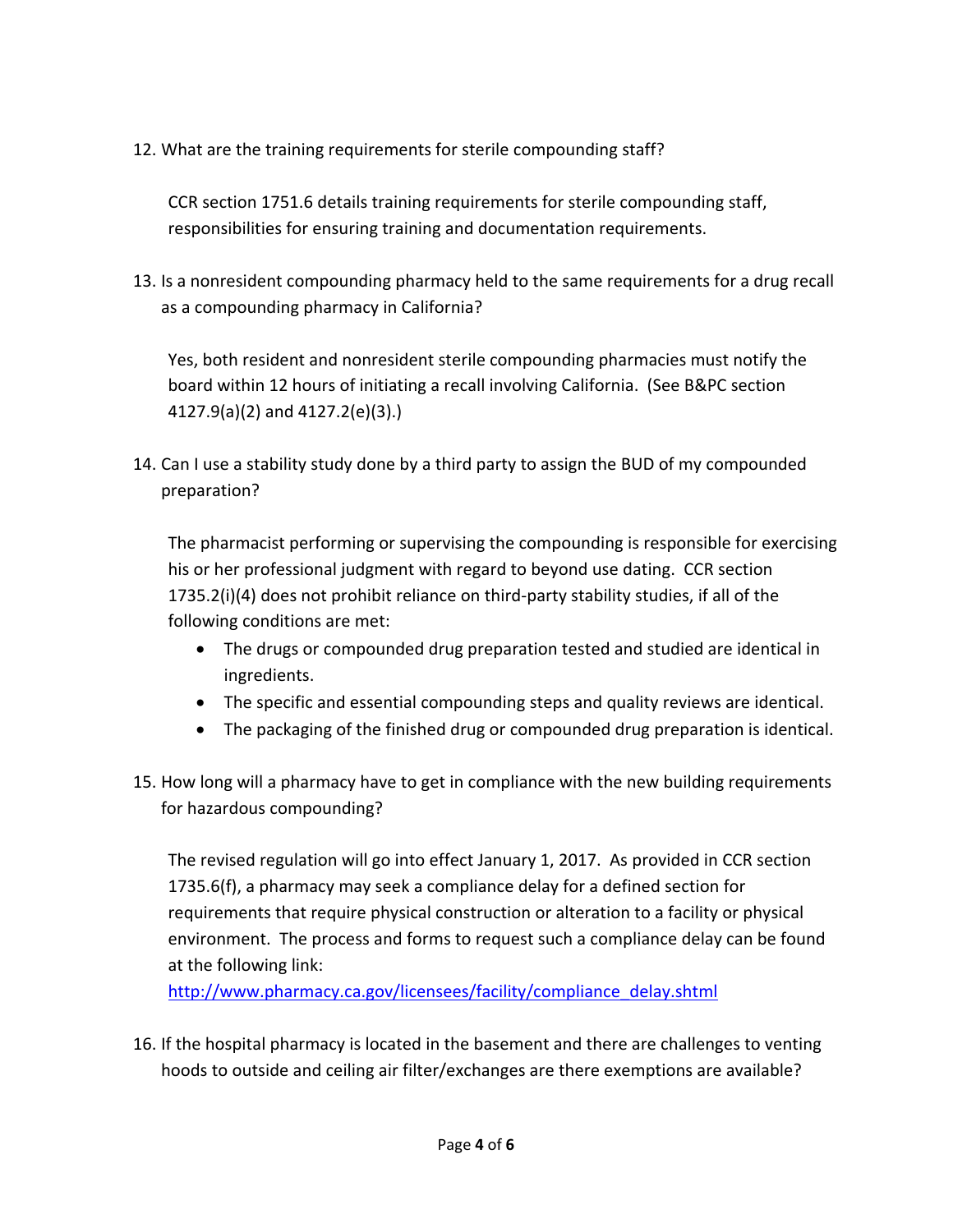There are no exemptions available. If a facility anticipates it will not be compliant with the physical requirements by the effective of January 1, 2017, a compliance delay may be requested to allow additional time for the necessary structural changes to be made (see CCR section 1735.6(f)). The process and forms to request such a compliance delay can be found at the following link:

http://www.pharmacy.ca.gov/licensees/facility/compliance\_delay.shtml

 17. Under CCR section 1735.1(l), "daily" is defined as "occurring every day the pharmacy is operating." What happens to monitoring and maintenance requirements when the compounding area is not open on a day the retail area of the pharmacy is open?

 If the pharmacy is open, then activities requiring daily monitoring or maintenance are required. There are no exemptions if the compounding area(s) is/are not in use but the pharmacy is open. For instance, a refrigerator and freezer still need to be monitored at least every 24 hours to ensure they are storing dangerous drugs at the correct temperature. Please see required policies and procedures under CCR section 1735.5(c)( 9).

18. What drugs are required to be treated as "hazardous drugs?

 As specified in CCR section 1735.1(r), hazardous drugs include all anti‐neoplastic agents identified by NIOSH as meeting the criteria for a hazardous drug and any other drugs, compounds, or materials identified as hazardous by the pharmacist‐in‐charge.

 19. The facility's scales are new and have internal calibration. Staff records performance of the daily calibration by signing an individual's initials on an online form. Is this acceptable?

 According to CCR section 1735.6(c), this is acceptable if the calibration is done prior to use, done per manufacturer's specification, the records are not alterable and the records are retrievable for 3 years.

 20. Is it required that each BSC and Compounding Aseptic Containment Isolator (CACI) have a dedicated external vent?

 No, CCR section 1735.1(c) and 1735.1(f) state external venting should be dedicated to one BCS or CACI.